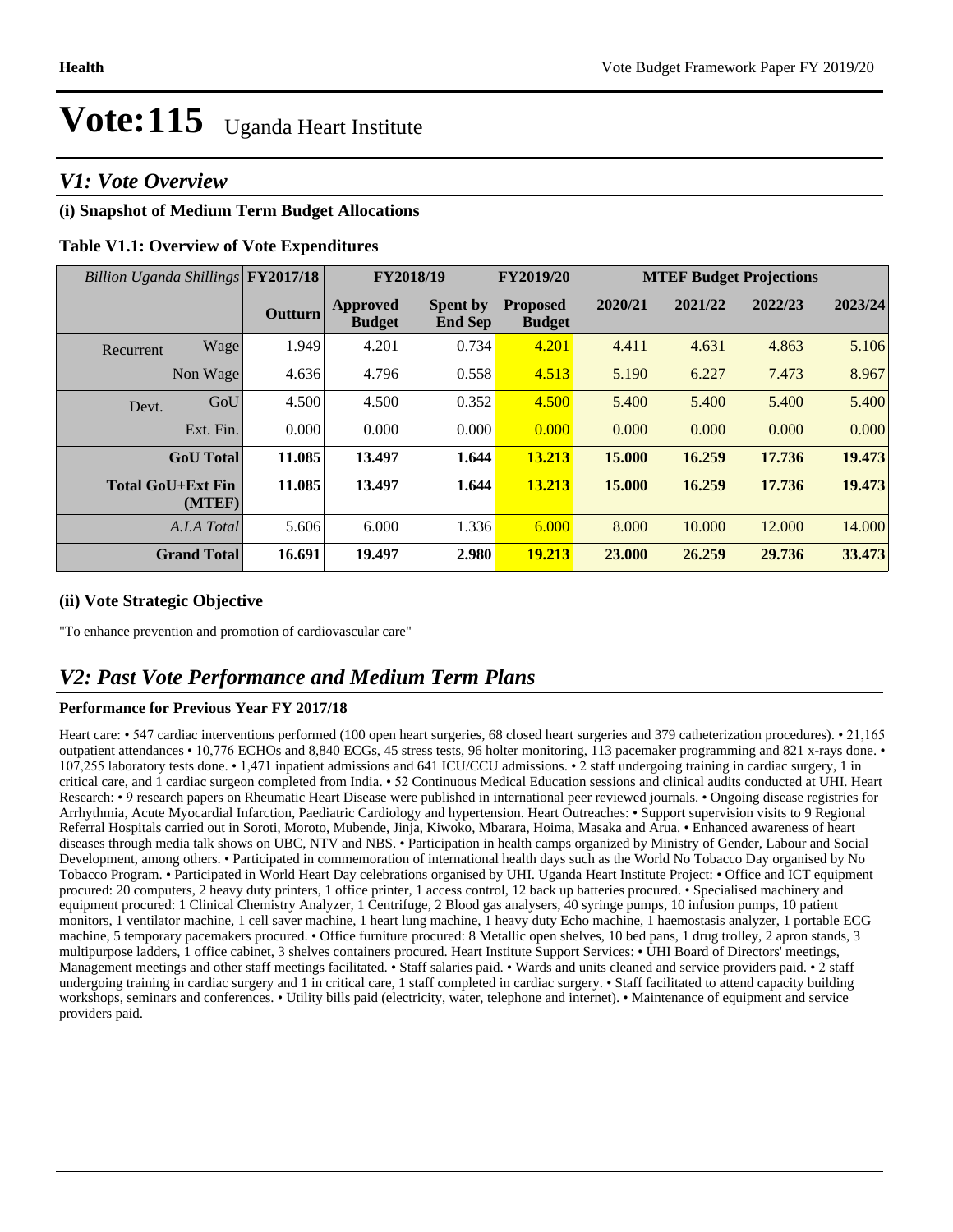## Vote: 115 Uganda Heart Institute

#### **Performance as of BFP FY 2018/19 (Performance as of BFP)**

Heart Care: • 166 cardiac interventions performed (13 open heart surgeries, 24 closed heart surgeries and 129 catheterization procedures). • 6,525 outpatient attendances conducted. • 2,299 ECHOs, 2,265 ECGs, 22,039 laboratory tests, 200 x-rays, 13 stress tests, 48 Holter monitoring, 12 pacemaker programming done. • 200 ICU/CCU admissions. • 413 inpatient admissions. Heart Research: • 2 publications on Rheumatic Heart Disease in international peer reviewed journals. • On-going disease registries for heart failure, acute myocardial infarction, arrhythmia and RHD Heart Outreaches: • Commemorated World Heart Day on 28th September 2018. • Participated in 3 awareness campaigns: Tax-payers week organised by Uganda Revenue Authority, Heart camp organised by Prudential Insurance Company and the National Physical Exercise Day organised by Ministry of Health. • Awareness of heart diseases through media. Uganda Heart Institute Project: • 20 computers and 2 heavy duty printers procured. • 1 Clinical Chemistry Analyzer, 1 Centrifuge and 2 Blood gas analysers procured. • Metallic open shelves procured. Heart Institute Support Services: • General staff and contract staff salaries paid. • 1 staff recruited. 3. 1 surgeon, 1 anaesthesia, 4 cardiologists returned from training in Italy, U.S.A, S.A and Makerere respectively.  $\cdot$  UHI Board of Directors meetings, management and staff meetings facilitated.  $\cdot$ Utilities (water, electricity, internet) paid. • Service providers paid. • Pension and gratuity for pensioners paid

#### **FY 2019/20 Planned Outputs**

Heart Care: • 100 open heart surgeries, 100 closed heart surgeries and 400 catheterisation procedures performed. • 25,000 outpatient attendances, 16,000 ECHOs, 14,000 ECGs and 150,000 laboratory tests among others. • 600 ICU/CCU admissions • 1,500 inpatient admissions Heart Research: • 10 research papers on heart related diseases and its management published • Disease registries created. • 2 training sessions of staff in research conducted. Heart Outreaches: • Support supervision visits to 13 regional referral hospitals conducted. • World Heart Day commemorated on 28th September 2019. • 10 health camps conducted. • Awareness campaigns conducted for specialised groups Heart Institute Support Services: • Staff salaries paid • Staff recruited and trained. • UHI Board of Directors meetings, management and staff meetings facilitated. • Utilities (water, electricity, internet) paid. • Service providers (cleaning and sanitation, maintenance of facilities and assets) paid.

#### **Medium Term Plans**

• Increase number of cardiac interventions to reduce referrals abroad. • Improve infrastructure by constructing and equipping the UHI home. Establish regional cardiac centres to improve access to heart care for all. • Train more super specialists. • Carry out basic and clinical research in heart disease and its management. • Promote prevention and awareness of heart disease.

#### **Efficiency of Vote Budget Allocations**

• Timely procurement of specialised sundries, machinery and equipment. • Execution of the budget in line with the Public Finance Management Act (2015). Budget and work plan aligned to NDP II.

#### **Vote Investment Plans**

ICU at Ward 1C, Mulago Complex completed.

#### **Major Expenditure Allocations in the Vote for FY 2019/20**

• Purchase of specialised drugs and sundries. • Partial completion of ICU at Ward 1C Mulago comolex. • Human resource development.

#### **V3: PROGRAMME OUTCOMES, OUTCOME INDICATORS AND PROPOSED BUDGET ALLOCATION**

#### **Table V3.1: Programme Outcome and Outcome Indicators**

| <b>Vote Controller:</b>                                 |                                                                                                                                                                                                                                                                                                                                                                                                                                                               |                            |  |  |  |  |
|---------------------------------------------------------|---------------------------------------------------------------------------------------------------------------------------------------------------------------------------------------------------------------------------------------------------------------------------------------------------------------------------------------------------------------------------------------------------------------------------------------------------------------|----------------------------|--|--|--|--|
| <b>Programme:</b>                                       | <b>58 Heart Services</b>                                                                                                                                                                                                                                                                                                                                                                                                                                      |                            |  |  |  |  |
| <b>Programme Objective:</b>                             | 1. To enhance health promotion and prevention of cardiovascular disease 2. To increase institutional<br>effectiveness and efficiency in delivery of cardiovascular services 3. To provide quality, equitable and<br>accessible cardiovascular services to both local and international clients. 4. To carry out clinical and<br>operational research in cardiovascular disease and its management 5. To regulate quality of<br>cardiovascular care in Uganda. |                            |  |  |  |  |
| <b>Responsible Officer:</b>                             | Dr. Omagino O.O. John                                                                                                                                                                                                                                                                                                                                                                                                                                         |                            |  |  |  |  |
| <b>Programme Outcome:</b>                               | <b>Ouality and accessible Heart Services</b>                                                                                                                                                                                                                                                                                                                                                                                                                  |                            |  |  |  |  |
| Sector Outcomes contributed to by the Programme Outcome |                                                                                                                                                                                                                                                                                                                                                                                                                                                               |                            |  |  |  |  |
| 1. Enhanced competitiveness in the health sector        |                                                                                                                                                                                                                                                                                                                                                                                                                                                               |                            |  |  |  |  |
|                                                         |                                                                                                                                                                                                                                                                                                                                                                                                                                                               | <b>Performance Targets</b> |  |  |  |  |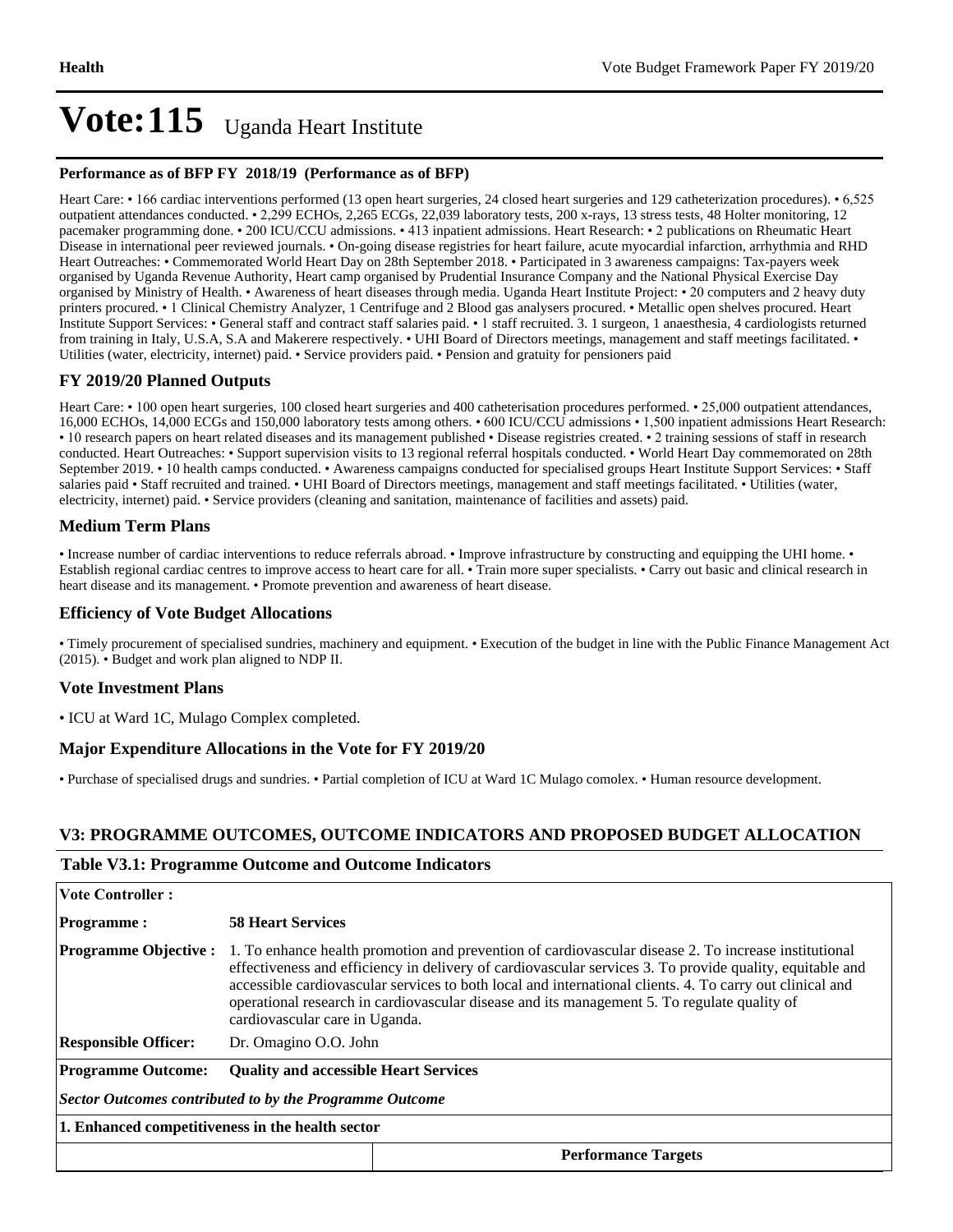# **Vote:115** Uganda Heart Institute

| <b>Programme Performance Indicators (Output)</b>                           | 2017/18<br>Actual | <b>Target</b> | $2018/19$   Base year | <b>Baseline</b> | 2019/20<br><b>Target</b> | 2020/21<br><b>Target</b> | 2021/22<br><b>Target</b> |
|----------------------------------------------------------------------------|-------------------|---------------|-----------------------|-----------------|--------------------------|--------------------------|--------------------------|
| • Proportion of patients in need of cardiac<br>surgery operated            |                   | 70%           |                       |                 | 75%                      | 80%                      | 85%                      |
| • Annual(%) decrease in number of referrals for<br>heart conditions abroad |                   | 38%           |                       |                 | 35%                      | 32%                      | 30%                      |

## **Table V3.2: Past Expenditure Outturns and Medium Term Projections by Programme**

| Billion Uganda shillings         | 2017/18        | 2018/19                                   |        | 2019-20                          | <b>MTEF Budget Projections</b> |         |         |         |
|----------------------------------|----------------|-------------------------------------------|--------|----------------------------------|--------------------------------|---------|---------|---------|
|                                  | <b>Outturn</b> | <b>Approved Spent By</b><br><b>Budget</b> | End O1 | <b>Proposed</b><br><b>Budget</b> | 2020-21                        | 2021-22 | 2022-23 | 2023-24 |
| Vote: 115 Uganda Heart Institute |                |                                           |        |                                  |                                |         |         |         |
| 58 Heart Services                | 10.572         | 13.497                                    | 1.633  | 13.213                           | 15.000                         | 16.259  | 17.736  | 19.473  |
| <b>Total for the Vote</b>        | 10.572         | 13.497                                    | 1.633  | 13.213                           | 15.000                         | 16.259  | 17.736  | 19.473  |

### **V4: SUBPROGRAMME PAST EXPENDITURE OUTTURNS AND PROPOSED BUDGET ALLOCATIONS**

### **Table V4.1: Past Expenditure Outturns and Medium Term Projections by SubProgramme**

| <b>Billion Uganda shillings</b>     | 2017/18        | FY 2018/19            |                                    | 2019-20                          | <b>Medium Term Projections</b> |         |         |             |
|-------------------------------------|----------------|-----------------------|------------------------------------|----------------------------------|--------------------------------|---------|---------|-------------|
|                                     | Outturn Budget | <b>Approved Spent</b> | $\mathbf{B}\mathbf{y}$<br> End Sep | <b>Proposed</b><br><b>Budget</b> | 2020-21                        | 2021-22 | 2022-23 | $2023 - 24$ |
| <b>Programme: 58 Heart Services</b> |                |                       |                                    |                                  |                                |         |         |             |
| 01 Management                       | 2.339          | 4.901                 | 0.785                              | 5.664                            | 6.883                          | 7.598   | 8.422   | 9.377       |
| 02 Medical Services                 | 4.066          | 4.083                 | 0.493                              | 3.036                            | 2.649                          | 3.178   | 3.814   | 4.577       |
| 03 Internal Audit                   | 0.012          | 0.014                 | 0.003                              | 0.014                            | 0.069                          | 0.083   | 0.099   | 0.119       |
| 1121 Uganda Heart Institute Project | 4.350          | 4.500                 | 0.352                              | 4.500                            | 5.400                          | 5.400   | 5.400   | 5.400       |
| <b>Total For the Programme: 58</b>  | 10.767         | 13.497                | 1.633                              | 13.213                           | 15.000                         | 16.259  | 17.736  | 19.473      |
| Total for the Vote: 115             | 10.767         | 13.497                | 1.633                              | 13.213                           | 15.000                         | 16.259  | 17.736  | 19.473      |

Error: Subreport could not be shown.

### **Table V4.3: Major Capital Investment (Capital Purchases outputs over 0.5Billion)**

| FY 2018/19                                                        | <b>FY 2019/20</b>                          |                                                           |  |  |  |  |  |
|-------------------------------------------------------------------|--------------------------------------------|-----------------------------------------------------------|--|--|--|--|--|
| <b>Appr. Budget and Planned Outputs</b>                           | <b>Proposed Budget and Planned Outputs</b> |                                                           |  |  |  |  |  |
| Vote 115 Uganda Heart Institute                                   |                                            |                                                           |  |  |  |  |  |
| Programme: 58 Heart Services                                      |                                            |                                                           |  |  |  |  |  |
| Project : 1121 Uganda Heart Institute Project                     |                                            |                                                           |  |  |  |  |  |
| Output: 72 Government Buildings and Administrative Infrastructure |                                            |                                                           |  |  |  |  |  |
|                                                                   |                                            | - Partial completion of ICU at Ward 1C,<br>Mulago complex |  |  |  |  |  |
| <b>Total Output Cost (Ushs)</b><br>Thousand:                      | 0.000<br>0.000                             | 3.500                                                     |  |  |  |  |  |